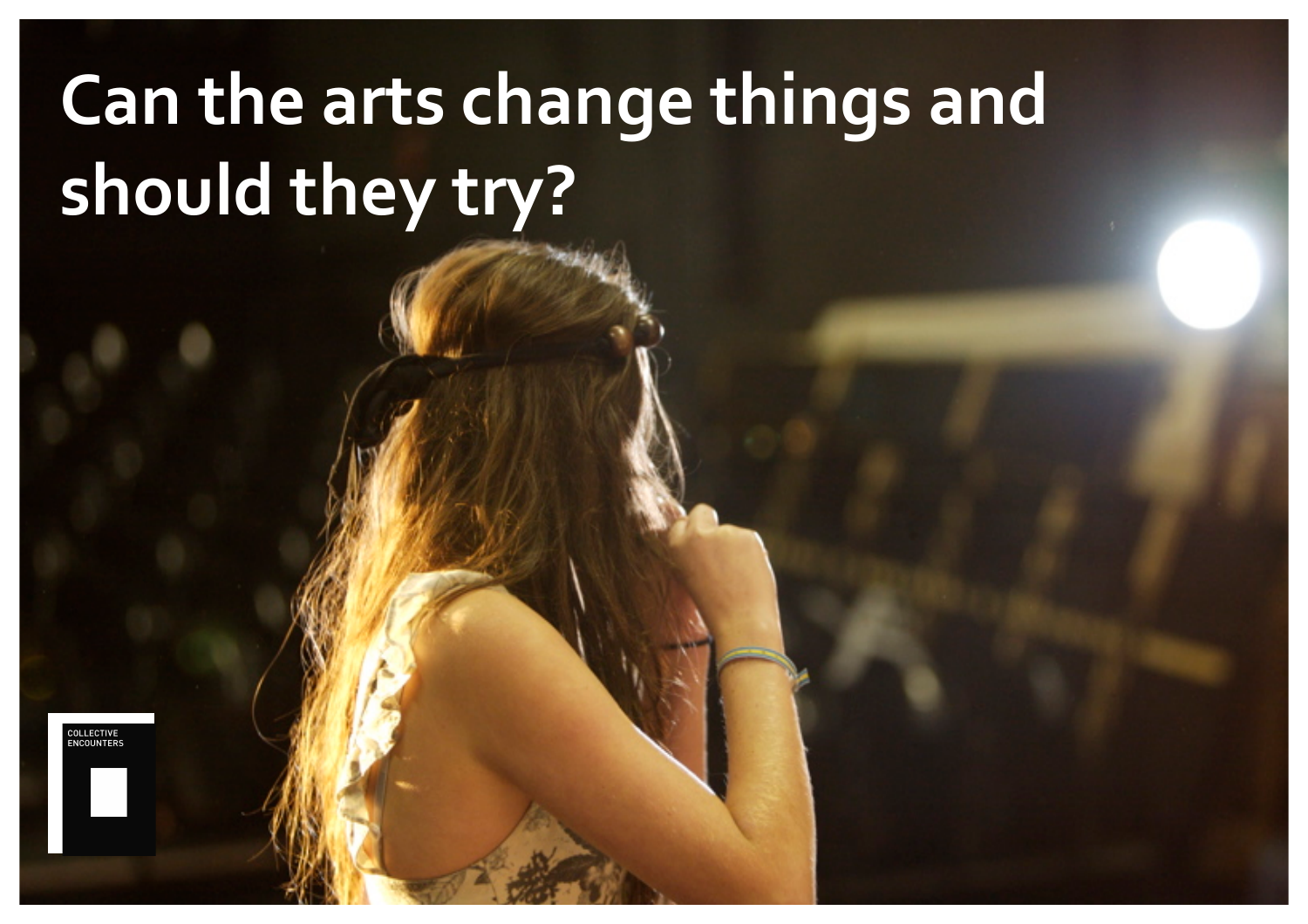An extract from *From the Personal to the Political: Theatre for Social Change in the 21<sup>st</sup> Century with* particular referenced to the work of Collective Encounters: a review of relevant literature

Sarah Thornton Collective Encounters' Research Lab, Liverpool 2012

©

In this paper Sarah problematises the ideas of change and transformation, asking not only if the arts do have the power to bring about transformation, but should they seek to? Is there an imperialistic agenda at play? What are the ethics?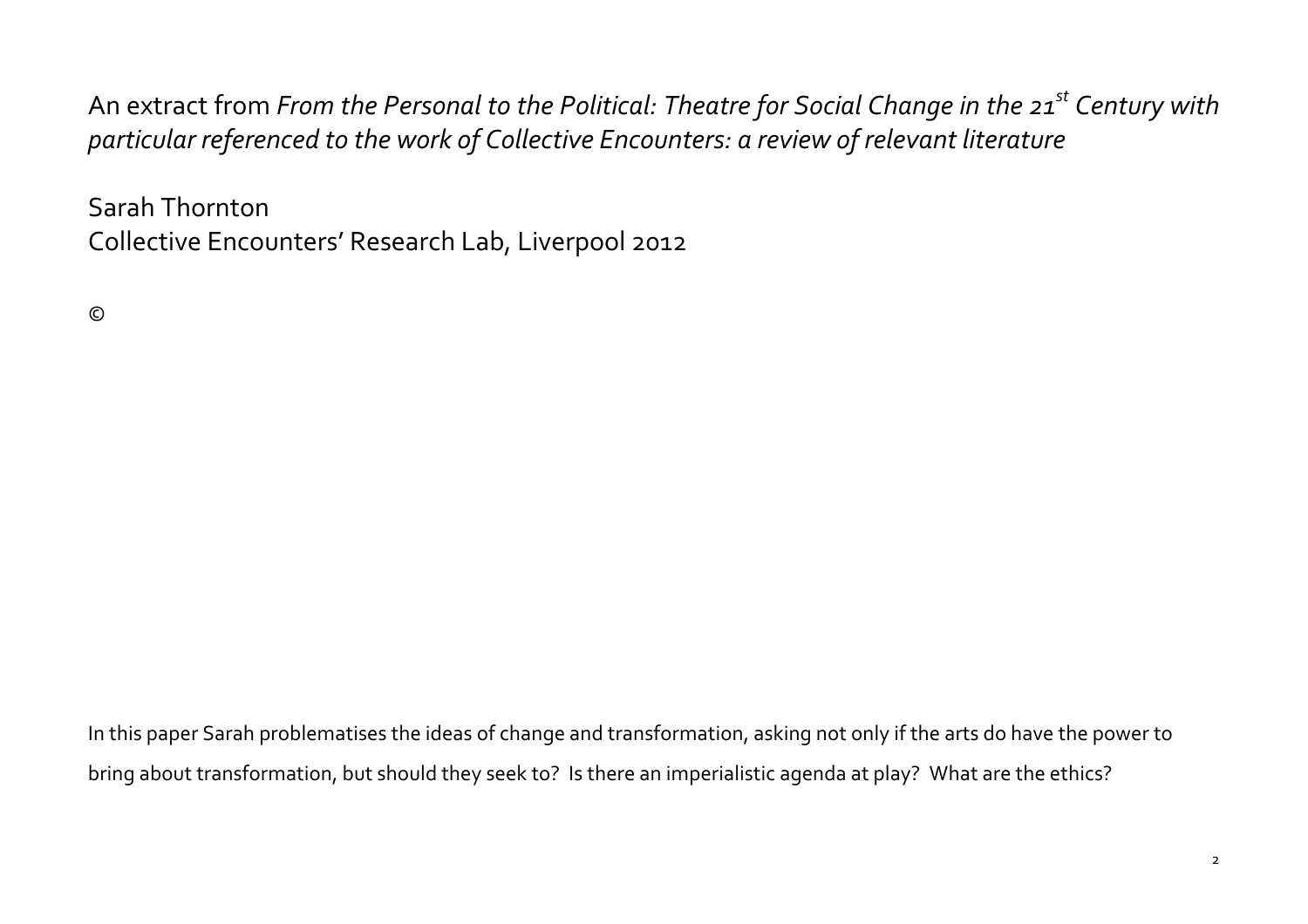## **Problematising the notion of change**

#### **The Transformation Principle**

Claims for the transformative power of the arts are common, yet complex and contested. They have been made consistently throughout history, and are currently made by arts organisations across the world. Great, but usually unsubstantiated, claims that "the arts can change and improve lives" (Henry in Arts Council England, 2010). Claims that are, as Belfiore and Bennett (2008, p. 4) note, the "product of widely and deeply held convictions". Many working in participatory arts describe experiences of witnessing personal transformations, and these are often important both in motivating artists and securing funding. But critics call these anecdotes "hero narratives" (Needlands in Balfour, 2009, p. 353) and worry that while such stories and case studies may illustrate impact, they do not offer an appropriate language to articulate or theorise it (Thompson 2003,  $p. 32$ ).

Much of the literature considered in this review recognises the transformation claim as central to TfSC and accepts this potential to some degree. To this end it is argued that theatre enables us to explore meaning and truth: that the nature of the shared space and the emotional and intellectual engagement of the audience make concepts real and ideologies immediate (Kelleher, 2009). Through its use of metaphor, narrative, embodiment and symbolism it is suggested that theatre can enable us to "say the unsayable" and challenge both performers and audiences emotionally, socially and politically (Prentki and Selman, 2003, p. 101). It can challenge perceptions and make strange the status quo, reminding us that our world and its systems are not natural, but manufactured and alterable constructs (Holderness, 1992). Theatre is considered to be a positive shared experience: the collective encounter thought valuable in this time of fragmentation and isolation (Kershaw, 1992). Theatre performance enables private individuals to consider the public: exposing the non-autonomy of people and their interdependence in the world (Jackson, 2011). In terms of participating in an arts experience, Matarasso (1997, p. 11) lists 50 personal and social benefits, all related to transformations; and many of the case studies outlined in the literature reviewed for this study support his ideas (see for instance Kuppers, 2007 a).

The connection between these capacities and the four prerequisites for change discussed earlier is clear. If these claims are accurate, evidently theatre can help to de-familiarise the status quo, to create a space for thinking and imagining alternatives, to engage people as citizens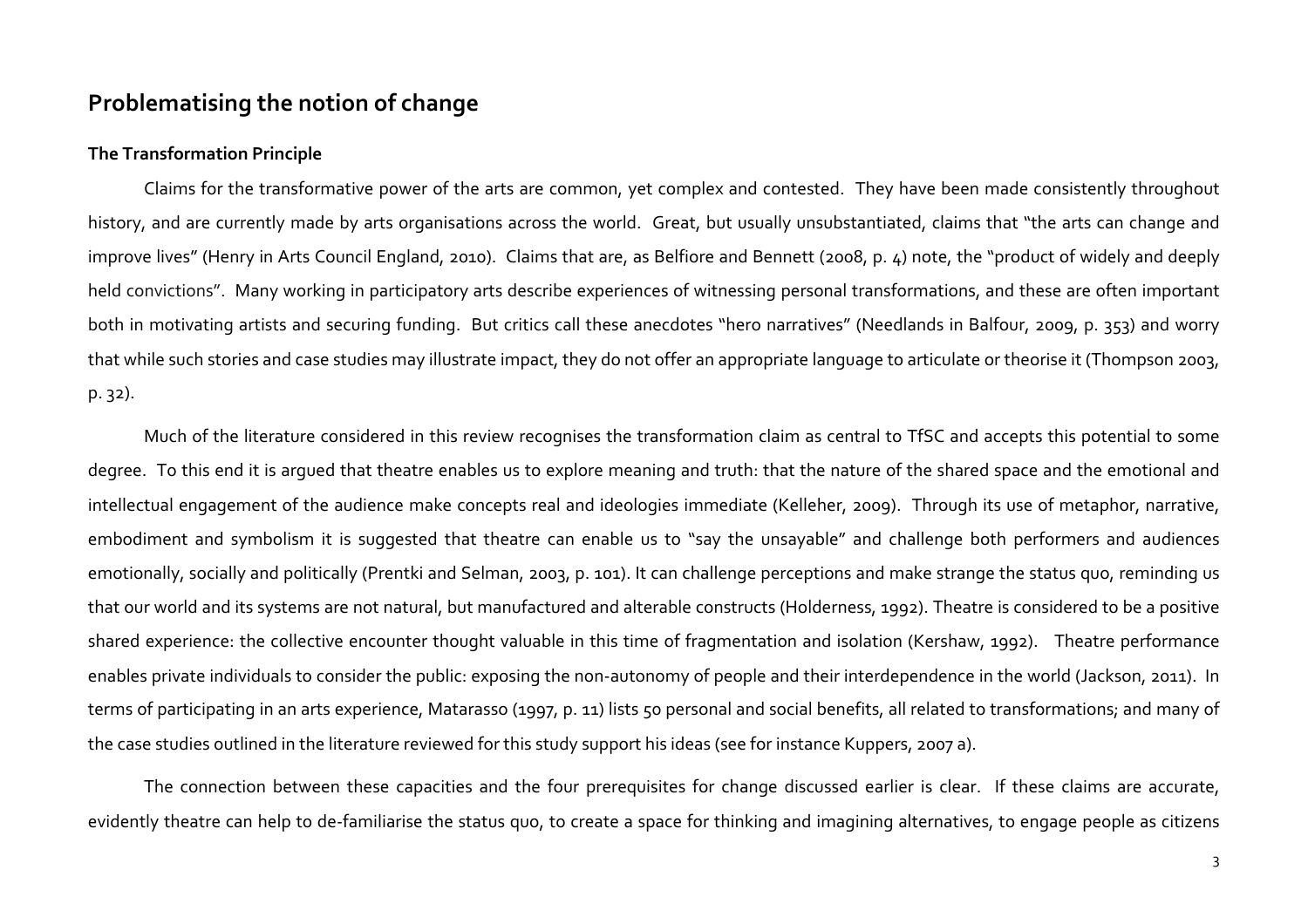rather than consumers, and to create new dissenting narratives. But the literature also problematises these claims both in relation to scale and context. It aims to separate advocacy and analysis.

Many of the writers dispute the assumption that these transformative potentialities are inherent, and suggest instead that they are context specific (see for instance Prentki and Preston, 2009, p. 303 - 306). That given certain conditions and circumstances (which will be explored in Part Three) some transformations may be possible; but that there are ethical considerations to be made, and that the scale of transformation claims should be more measured. There are calls for less grandiose claims: Balfour (2009), for instance, proposes a "theatre of little changes"; and Thompson (2011, p. 34-38) discusses "actions possible for the weak". Concerns are raised that making such great claims for the power of the arts can result in them being used as a sticking plaster to fix all problems (see for instance Jackson, 2011, p. 27). This can lead to co-option by funding agencies who then "commission transformation" (Balfour, 2009, p. 347). These ideas all connect to concerns about methods of measurement, and the literature tackles the controversial questions of proof and evidencing impact (see for instance Research in Drama Education, 2006). These interrelated issues will be explored through the lens of Instrumentalism in Participatory TfSC.

Some of the literature disputes any potential of the arts to effect change, entirely rejecting causal logic and the "great paradigm of the efficacy of art" (Rancière 2010, pp. 135 – 137). Kelleher (2009, p. 57), for instance, believes "theatre's instrumentalism, its use as a means of quiding our actions and changing the world, does not work – never did, never will". While arguing passionately in favour of the power of theatre, McGrath (in McGrath and Holdsworth 2002, p. 223) agrees that "theatre alone cannot achieve any social change. At best it can voice the demands of forces already in motion, or strongly desired". Much of the literature discusses the necessity of strategic work to underpin the theatre if it is to achieve socio-political impact (see for instance Bharucha, 2011, p. 374). This connects to a broader recognition that theatre in itself does not cause change, but that if the conditions are right, theatre can provoke people to cause change.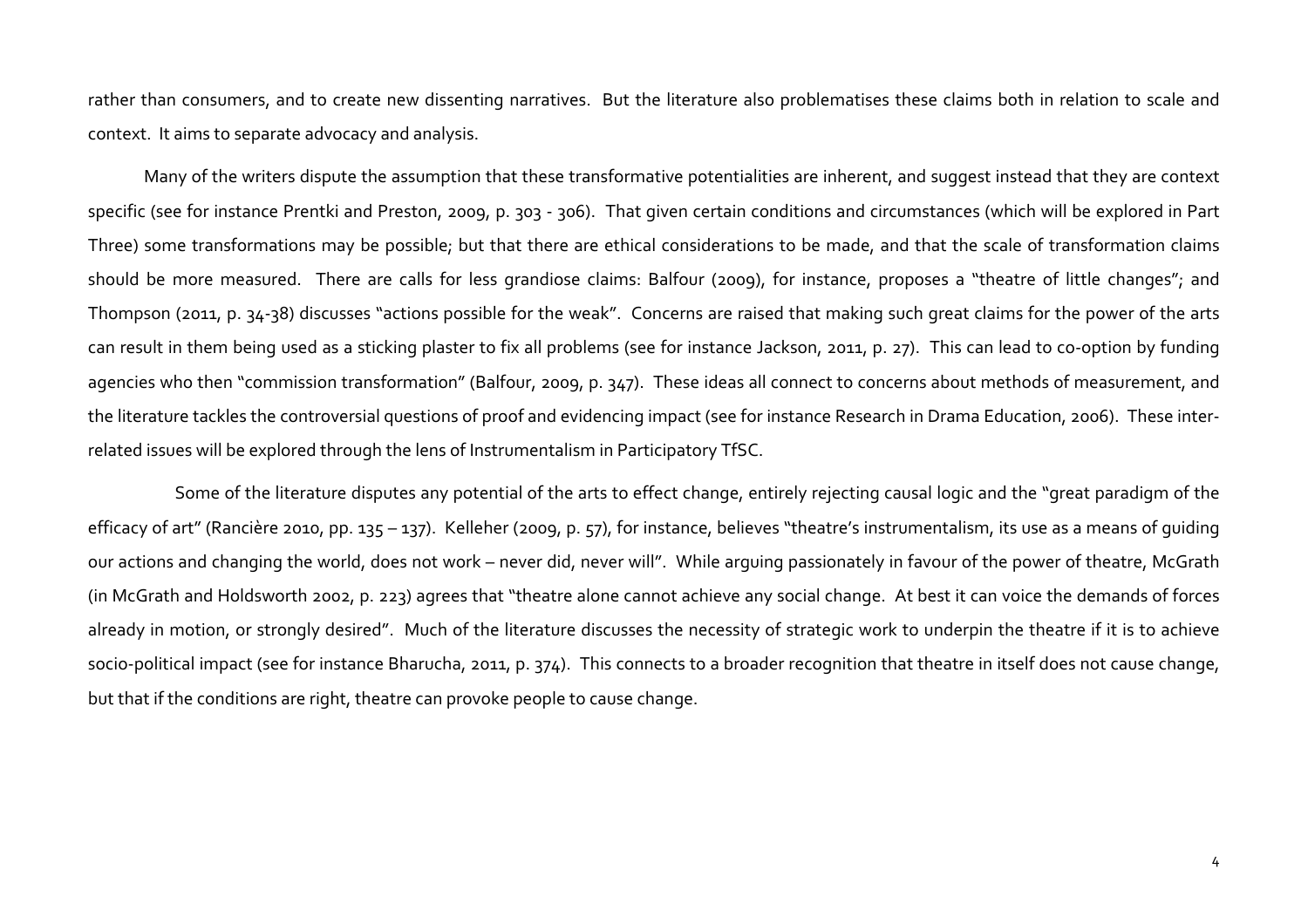#### **The!Ethics!of!Change**

The central ethical dilemmas raised in the literature to do with change relate largely to ideas of imperialism and liberalism. Much of it recognises an inherently paternalistic connotation in the idea of transformation and highlights imperialism as a common cause for concern (see for instance Nicholson, 2009, pp. 28 - 29). The romantic idea of saving or rescuing with the artist-as-cultural-saviour is deeply problematic; the mystical, almost magical language is considered disempowering and exclusive (Prentki and Preston, 2009, p. 304). Alarm bells ring when Taylor (2003, pp. 54-55) highlights "transforming" participants as a key role of the "teaching artist". His description of the field is reminiscent of the earliest community theatre literature and debates from the 1970s and 1980s regarding cultural imperialism: the artist parachuting into disadvantaged communities to improve the lives of the poor. This imperialistic, liberal agenda is directly connected to NEG as discussed earlier. Nicholson (2005, pp. 155 - 166) aims to unpick these ideas and offers more careful thinking around the role of the facilitator when she uses the metaphor of "the gift" - a positive offering which often brings pleasure - but with intrinsically egotistical connotations and content problematically pre-determined by the giver. Nicholson, like others, reminds the facilitator to be cognisant of and vigilant against the imperialistic impulse. This body of literature invites a consideration of the questions: whose change, to what, by whom and why? Since this imperialistic impulse replicates the power structures and prevailing hegemony in our society, work carried on under these conditions will, it is suggested, reinforce rather than challenge the status quo. It opens up questions of power and relationship which permeate thinking about TfSC.

The other central ethical concern to trouble the change agenda is liberalism. A substantial body of TfSC practice draws on what Prentki (2012, p. 2) calls a "deficit model" which inherently positions participants as lacking something or having a problem that TfSC can fix. This practice "trains citizens to seek individual solutions to systemic problems" (Jackson, 2011, p. 27). It runs the risk of blaming the individual for the situation they are in, and assumes that by making a change in their own behaviour or feelings they can significantly alter their experience of poverty, marginality or disadvantage. Leftist thinkers contest that not only is this inaccurate but it carries the inherent assumption that if the individual does not make the required change she must deserve the situation in which she finds herself. Preston (2011, p.262) suggests that this attitude legitimises inequality and maintains the status quo. Essentially it connects to the NEG agenda discussed earlier which positions the blame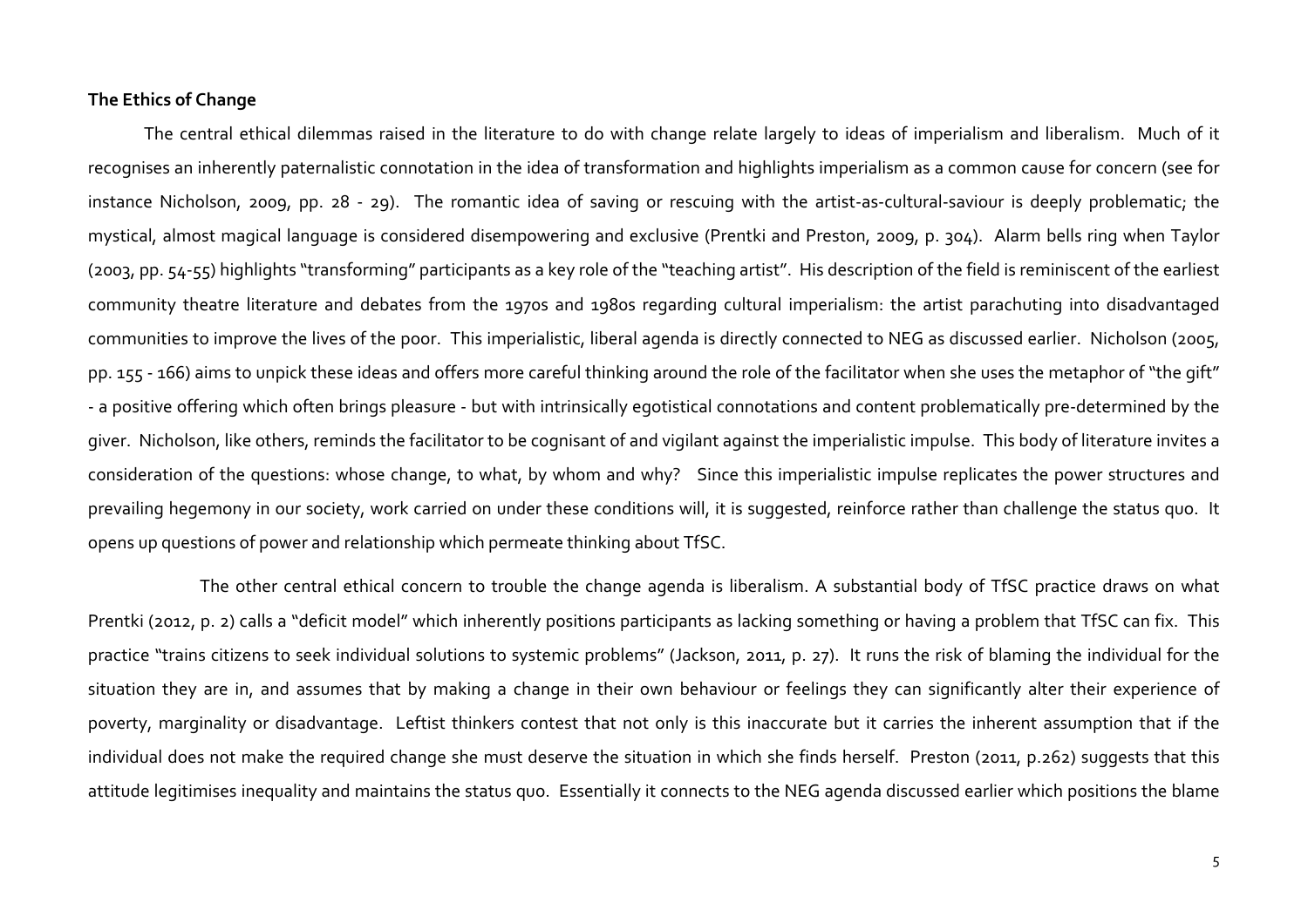for poverty and inequality on individuals rather than the system itself. If TfSC is based purely on a principle of personal transformation then, it conforms to NEG's individualistic liberal agenda. Cohen-Cruz (2005, p. 91) distinguishes between the liberal and the radical artist, suggesting that liberal artists work with communities to try to improve an individual's own life chances and perhaps try to improve aspects of the system. The radical practitioner, on the other hand, understands the wider and deeper political context of the work and seeks ways of working with communities to challenge and change the systems that govern us.

These ideas connect to current UK government thinking highlighted earlier about welfare reform, and concerns within the charitable sector about the demonisation of the poor. In this climate it is important for arts organisations with a commitment to change to be clear about the implications of their alliances.

### **References**

Arts Council England, 2010. Achieving Great Art for Everyone: A Strategic Framework for the Arts.

- Balfour, M., 2009. The politics of intention: looking for a theatre of little changes. *Research in Drama Education*, 14(3), pp.347–359.
- Belfiore, E. & Bennett, O., 2010. *The Social Impact of the Arts: An Intellectual History*, Basingstoke: Palgrave MacMillan.
- Bharucha, R., 2011. Problematising applied theatre: a search for alternative paradigms. *Research in Drama Education: The Journal of Applied Theatre and%Performance*,%16(3),%pp.366–384.

Cohen-Cruz, J., 1995. *Local Acts: Community-based Performance In The United States*, New Brunswick, NJ: Rutgers University Press.

Holderness, G., 1992. *The Politics of theatre and drama*, Basingstoke: Macmillan.

- Jackson, S., 2011. Social Works, Abingdon: Routledge.
- Kelleher, P.J., 2009. Theatre and Politics, Basingstoke: Palgrave Macmillan.